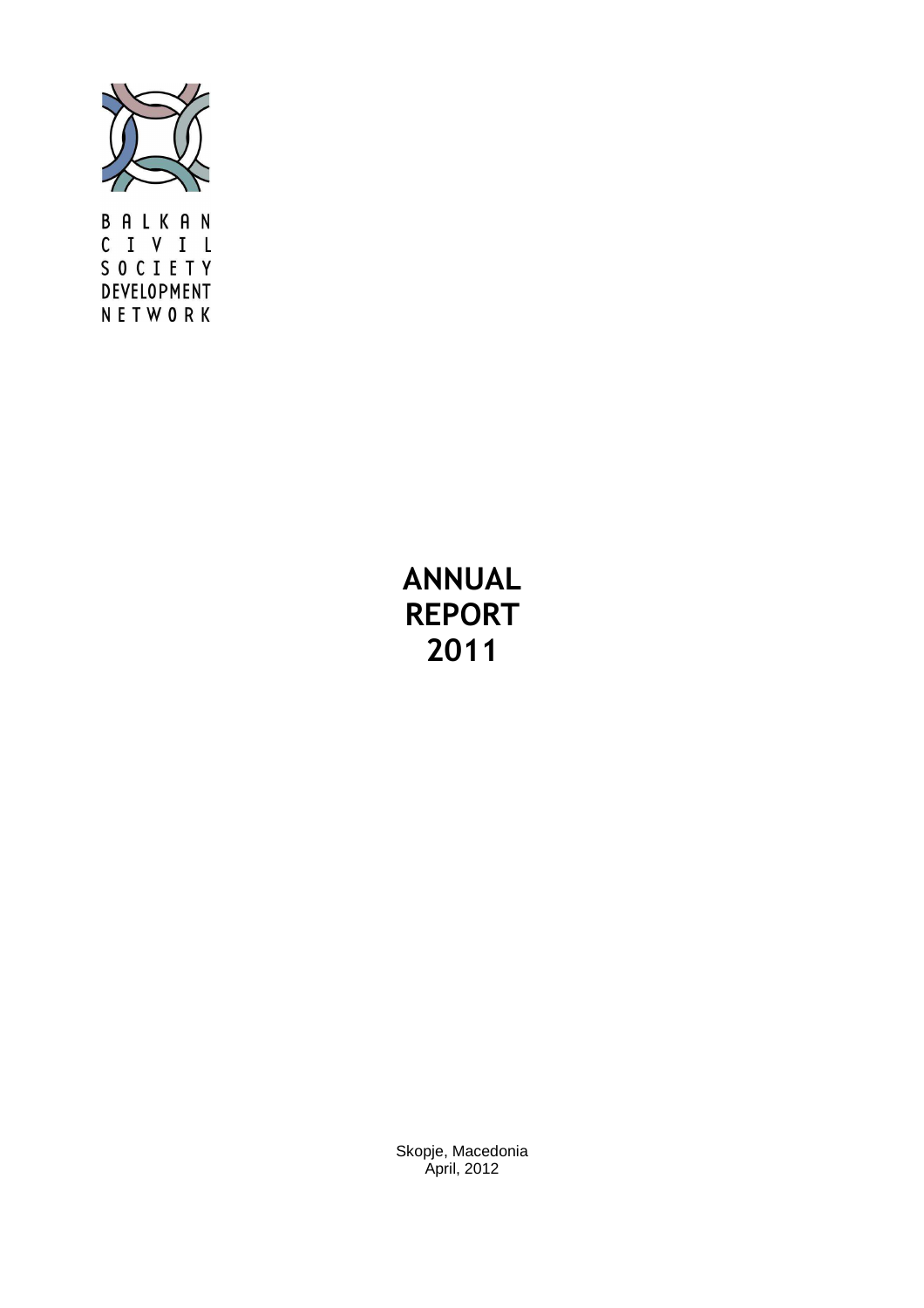# Contents

| 2.                                         |  |
|--------------------------------------------|--|
|                                            |  |
|                                            |  |
|                                            |  |
|                                            |  |
| 4. EXTERNAL COOPERATION AND NETWORKING  10 |  |
|                                            |  |
|                                            |  |
|                                            |  |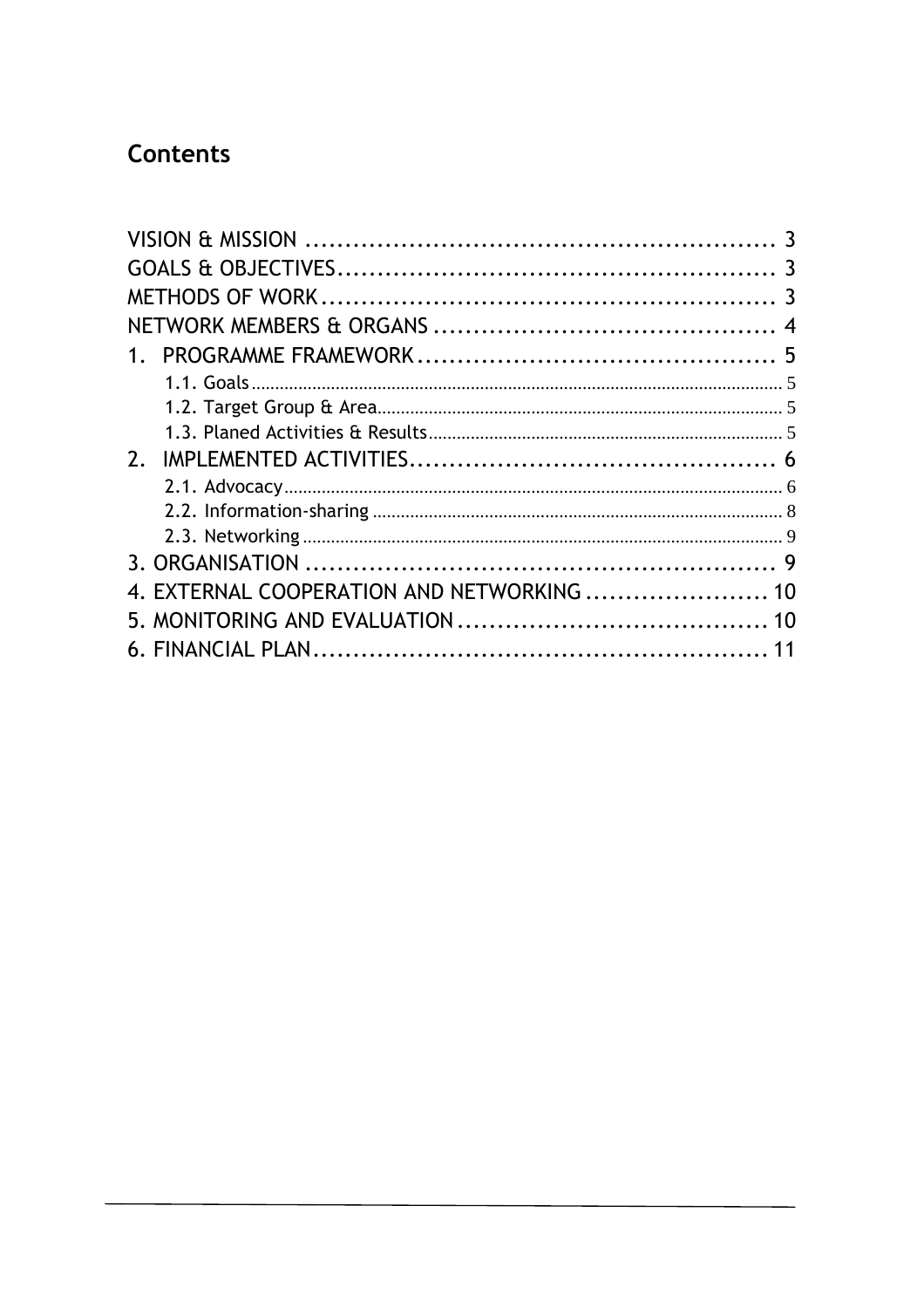## **VISION & MISSION**

Balkan Civil Society Development Network (BCSDN) is a regional network of 15 local civil society organizations (CSOs) from 10 countries in the Balkan region (Albania, Bosnia and Herzegovina, Bulgaria, Croatia, Kosovo, Macedonia, Montenegro, Romania, Serbia, Slovenia and Turkey).

Its vision is sustainable peace, harmony and prosperity of societies in the region.

Its mission is to empower civil society in the Balkans through sharing and developing local practices, concepts and strengthening civil society actors.

## **GOALS & OBJECTIVES**

BCSDN goals and objectives are to:

- 1) Increase the role of civil society by strengthening its voice in policy- and decision-making on national, regional and EU level;
- 2) Strengthen communication, coordination and cooperation between civil society actors in the Balkan region:
- 3) Promote civil dialogue between civil society actors, state institutions and the European Union in order to influence public choices;
- 4) Develop civil society by increasing knowledge and skills of civil society actors as a base for higher quality of their work; and
- 5) Promote intercultural dialogue and a culture of resource-sharing as a base for efficient exchange and networking.

## **METHODS OF WORK**

BCSDN realizes its goals mainly through advocacy and lobbying activities by:

- Developing joint positions and statements on initiatives and areas of interest common to all member organisations and by taking necessary action;
- Coordinating and cooperating with other organisations, networks and other actors on joint positions and initiatives;
- Coordinating cooperation between its members and developing joint projects and initiatives;
- Facilitating exchange of information and experience between its members and national and local state institutions and the EU;
- Coordinating and compiling researches and relevant information;
- Coordinating capacity-building and other events.

BCSDN is a registered foundation under the Macedonian Law on Citizens Associations and Foundations (Public Gazette of RM no. 31/98 and 29/2007) as of 30<sup>th</sup> September, 2009 with the Decision no. 3012009172866 of the Central Register of Macedonia (CRM). BCSDN identification number: 6524710. Tax identification number: 4057009503419.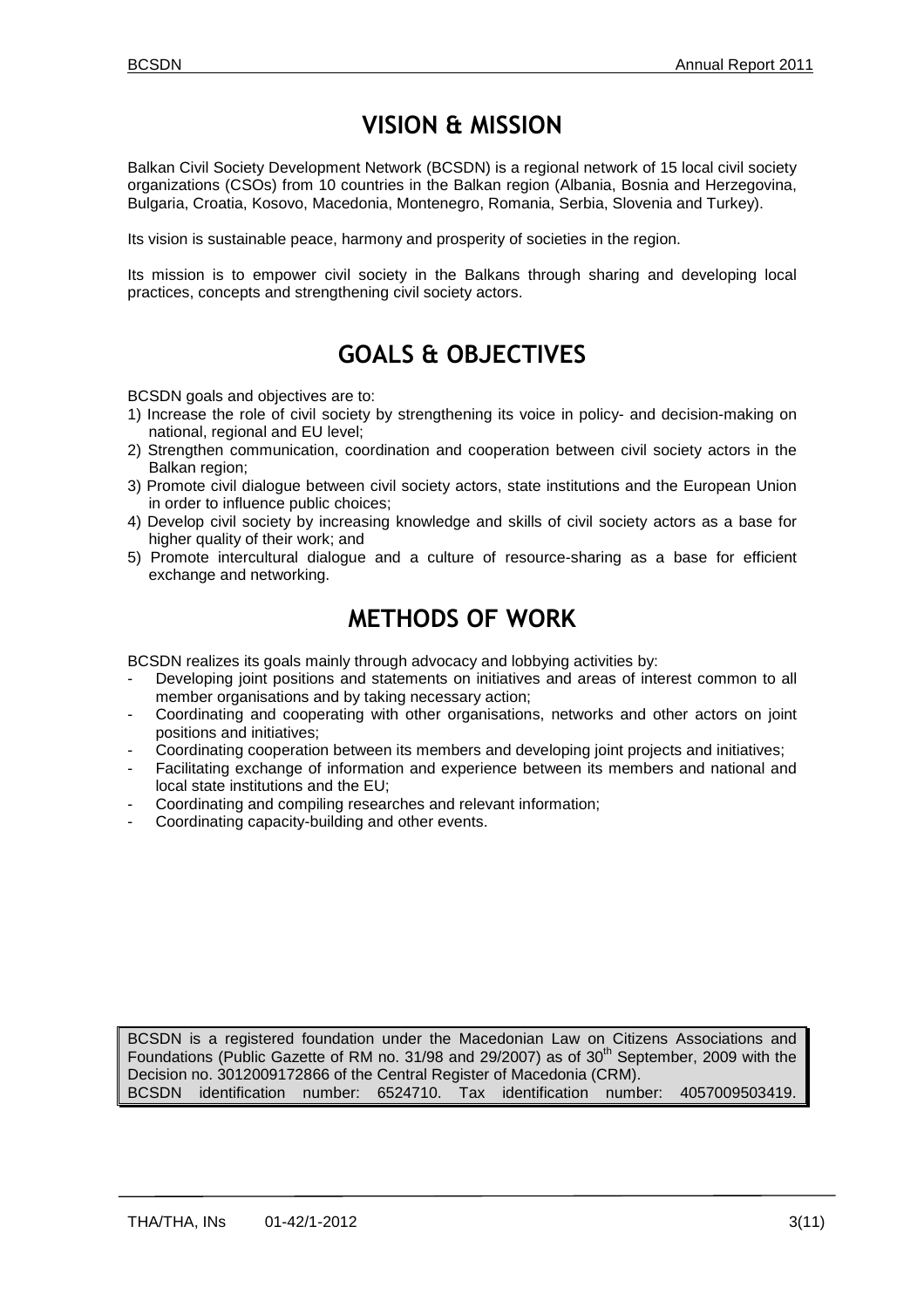## **NETWORK MEMBERS & ORGANS**

BCSDN consists of partner organizations, which are equal in their rights and duties as members of the network. Principle of cooperation, partnership, tolerance, dialogue and respect for others are the main working principles in the network. The network organs consist of the Council, the Board, the Executive Office and the Executive Director.

#### **Members**

- 1. Albanian Civil Society Foundation, Albania;
- 2. Center for Development of NGO's (CRNVO), Montenegro;
- 3. Centre for Information Services, Cooperation and Development of NGO's (CNVOS), Slovenia;
- 4. Center for Promotion of Civil Society (CPCS), Bosnia and Herzegovina;
- 5. Cenzura Plus, Croatia;
- 6. Civic Initiatives, Serbia;
- 7. Diakonia Agapes, Albania;
- 8. Ecumenical Humanitarian Organization (EHO), Serbia;
- 9. Institute for Democracy and Mediation (IDM), Albania;
- 10. Kosovar Civil Society Foundation (KCSF), Kosovo;
- 11. Macedonian Center for International Cooperation (MCIC), Macedonia;
- 12. Opportunity Associates Romania (OAR), Romania;
- 13. Partners-Albania, Center for Change and Conflict Management, Albania;
- 14. Third Sector Foundation of Turkey (TUSEV), Turkey;
- 15. Vesta Association, Bosnia and Herzegovina.

**The Council** is the highest governance organ of the BCSDN and is composed of one authorized representative of each organization with member status. The Council is chaired by the Chairperson of the Council, which is selected on an annual, rotating basis.

**The Board** is the governing and supervisory organ of the BCSDN. It is composed of 7 members: Chairperson of the Board, the Deputy-Chairperson of the Board and 5 members. Mandate of the Board members is 3 years.

#### **Board members (2012-2014)**

- 1. Miljenko Dereta, Serbia (Chair);
- 2. Erisa Cela, Albania;
- 3. Goran Djurovic, Montenegro;
- 4. Venera Hajrullahu, Kosovo;
- 5. Aleksandar Krzalovski, Macedonia;
- 6. Milan Mrdja, BiH;
- 7. Igor Vidacak, Croatia.

**The Executive Office** in Skopje, Macedonia, manages the daily functioning and coordination of the network.

**The Executive Director** is the major administrative and financial official and represents the BCSDN with other institutions, networks and donors. The Executive Director is appointed by the Board and participates in Council and Board sessions without the right to vote. The current Executive Director with a 3-year mandate is Tanja Hafner Ademi.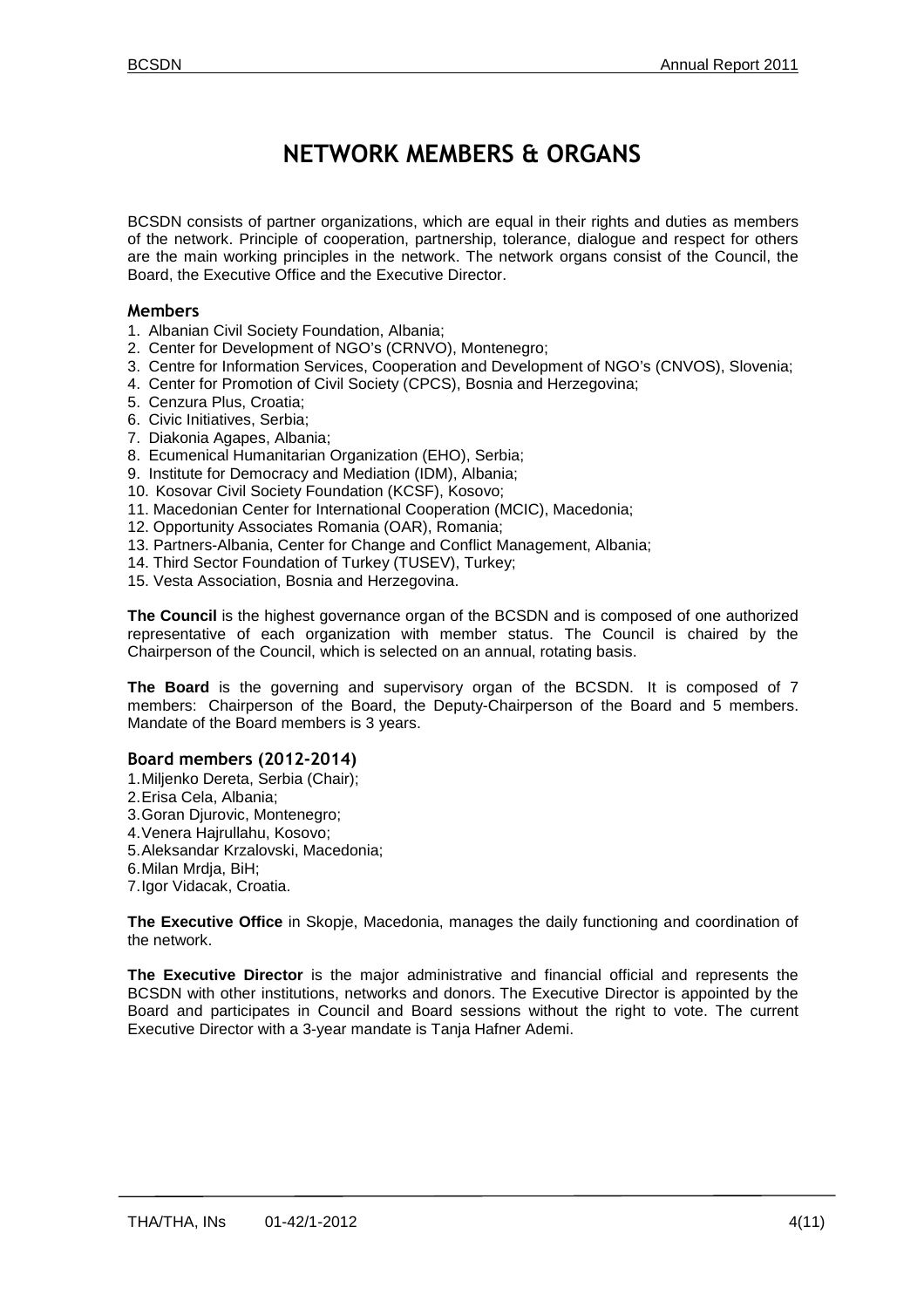## **1. PROGRAMME FRAMEWORK**

### **1.1. Goals**

- In 2011, BCSDN contributed to implementation of its **mid-term goals** 2009-2011:
- Goal 1: Civil society a partner in policy- and decision-making on national and EU level;
- Goal 2: Strong and active civil society actors informed and able to create cross-border and multistakeholder cross-sectoral partnership;
- Goal 3: Sustainable and effective CSOs able to be a motor of change and offer solution to problems of their societies;
- Goal 4: Respect for multiculturalism and shared culture of resource sharing as a base for development societies in the Balkans.

### **1.2. Target Group & Area**

BCSDN target group are **CSOs** working on civil society development in the Balkan region. The direct beneficiaries are local civil society development and resource organizations.

With its activities, the network also targets **national institutions** and **international governmental (IGOs) organizations**. Among national institutions, focus is on national public bodies/offices for cooperation with CSOs in member countries. Among IGOs, focus is on the EU institutions, Council of Europe (CoE), Regional Cooperation Council (RCC) and related intergovernmental initiatives in the Balkan region.

BCSDN promotes the principle of inclusiveness of marginalized and vulnerable groups in the society (incl. Roma, inhabitants of rural areas).

BCSDN works in countries of the Balkan region, Europe and internationally according to its mission, vision and goals.

### **1.3. Planed Activities & Results**

The planned activities envisaged continuity with network's advocacy work in 2009 and 2010:

Under Goal 1 ("Civil society a partner in policy- and decision-making on national and EU level") focus was on influencing EC and other relevant international donor agencies' exit strategies in civil society development;

Under Goal 2 ("Strong and active civil society actors informed and able to create crossborder and multi-stakeholder cross-sectoral partnership") standard basic activities were continued;

• Under Goal 3 ("Sustainable and effective CSOs able to be a motor of change and offer solution to problems of their societies") the network facilitated and promoted the role and achievement of Balkan CSOs in global and EU-related civil society movements and developments;

• Under Goal 4 ("Respect for multiculturalism and shared culture of resource sharing as a base for development societies in the Balkans") no specific activities were implemented as this was addressed as horizontal issues.

In parallel, the network undertook a strategic process of defining its next Mid-term Strategy for the period 2012-2014.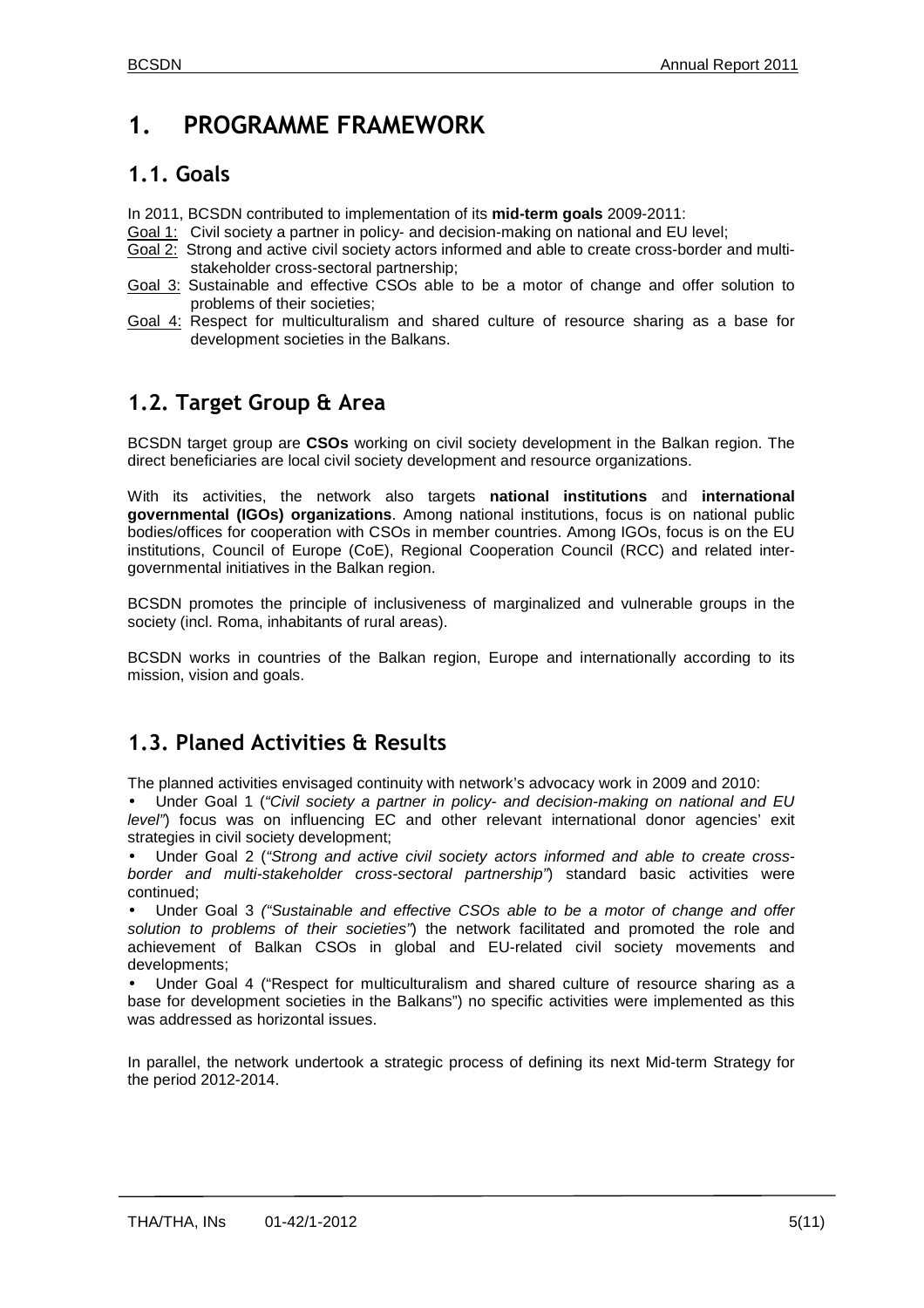## **2. IMPLEMENTED ACTIVITIES**

### **2.1. Advocacy**

#### **Monitoring of the IPA Civil Society Facility: A Revised Commission Approach & Influence on the EC Support to Civil Society in the European Neighborhood**

For the first time after starting close monitoring and advocacy on **IPA CSF financial support** in 2009, the Commission launched a mid-term evaluation of its support and a revised approach for support 2011-2012 to better serve the needs of local CSOs. BCSDN was actively involved in submitting its comments to the draft evaluation report, which were subsequently, reflected in the evaluation including direct reference to its policy paper on IPA CSF design from 2009<sup>1</sup> policy paper and position paper from July 2010 "A Blueprint for the Future of IPA CSF"<sup>2</sup> as well as its position for the revised approach for financial support under IPA CSF 2011-2012 Project Fiche. Support to regional networks, more flexible funding and improved consultation with local CSOs as some of the main concerns of BCSDN have been addressed in the new approach, while some of them, such as localizing and CSO-owned technical assistance support to CSOs via TACSO project, were not addressed (yet). Finally, the network also delivered its vision for the future IPA CSF support from 2013 onwards and the role of civil society vis-à-vis the Commission in Where does civil society in the Balkans stand and what can the Commission do to support it"<sup>3</sup>.

In terms of monitoring **policy pressure**, in the context of the EC Progress Reports published in October, the Commission, presented so far the most common elements of the monitoring framework of the Commission (or an Acquis?) incl. respect for freedom of assembly and legal framework regulating it; participation of civil society to policy-making and decision-making (national and local level)– both existing legislation and institutional mechanisms and practice; allocation of state funding for civil society; and access to public information have been found in the regular analysis of the Reports published each year by the network.<sup>4</sup>

Based on an increased focus on regional networks, BCSDN based on the experience of network, presented two ways in which the expertise and knowledge of existing formal and informal networks can be better used by the Commission and thus, improve **consultation processes** with local CSOs in "What CSOs Networks Can Offer to the Commission"<sup>5</sup> as a way to support improving civil dialogue at national level.

A new cycle of EU budget for the period 2014-2020 started to be prepared in 2011, including the **new draft IPA regulation**. BCSDN participated to a stakeholders' web consultation in March 2011 and a multi-stakeholder meeting held in Zagreb in May. BCSDN was one of seldom civil society representatives present and presented a 3-point position: (1) Focus of the consultation should be on delivering RESULTS/IMPACT and not just cutting the administrative burden; (2) Sector differentiation in introduction of sectoral vs. project (fiche) approach to avoid politicization and secure implementation of reforms in key political areas; and (3) Civil society should be treated as a SECTORAL POLICY/PRIORITY and in line with that funded as such, both at Multibeneficiary and country level.<sup>6</sup>

In the aftermath of s.c. Arab Spring, the Commission embarked on designing an approach to support civil society and peoples' movement both in Northern Africa and Eastern Europe, i.e. European Neighborhood. After presentation of its work to Caucasus organizations in Batumi, Georgia in September, 2011, the network continued sharing of its experience and lessonslearned from IPA Civil Society Facility. Most notable are the CONCORD Statement on the

 $\overline{a}$ 1 The Successes and Failures of EU Pre-accession Policy in the Balkans: Support to Civil Society http://www.balkancsd.net/resources-and-links/publications/72-policy-paper-on-the-eu-civil-society-facility-now-availablein-five-languages.html<br><sup>2</sup> http://www.bolkaneer

http://www.balkancsd.net/images/stories/57-2\_BCSDN\_Blueprint\_for\_Future\_of\_the\_IPA\_Civil\_Society\_Facility.pdf  $3^{\frac{1}{3}}$ http://www.scribd.com/doc/70642185/Where-Does-Civil-Society-Stand-in-the-Balkans-and-What-Can-the-Commission-

Do-to-Support-It. **Enlargement Package and EC Progress Reports 2011: Civil Society - Indicator of Progress and Positive Change** http://www.balkancsd.net/images/BCSDN\_Analysis\_of\_PR\_2012\_Civil\_Society\_Indicator\_for\_Progress\_and\_Positive\_Ch

ange.pdf<br>5 http://www.scribd.com/BCSDN/d/75846813-98-3-BCSDN-PPP-TACSO-Regional-CSOs-Networks-Conf-13th-14th-Sarajevo

<sup>6</sup> http://www.balkancsd.net/bcsdn-news/689-ipa-post-2013-stakeholders-consultation-held-in-zagreb.html.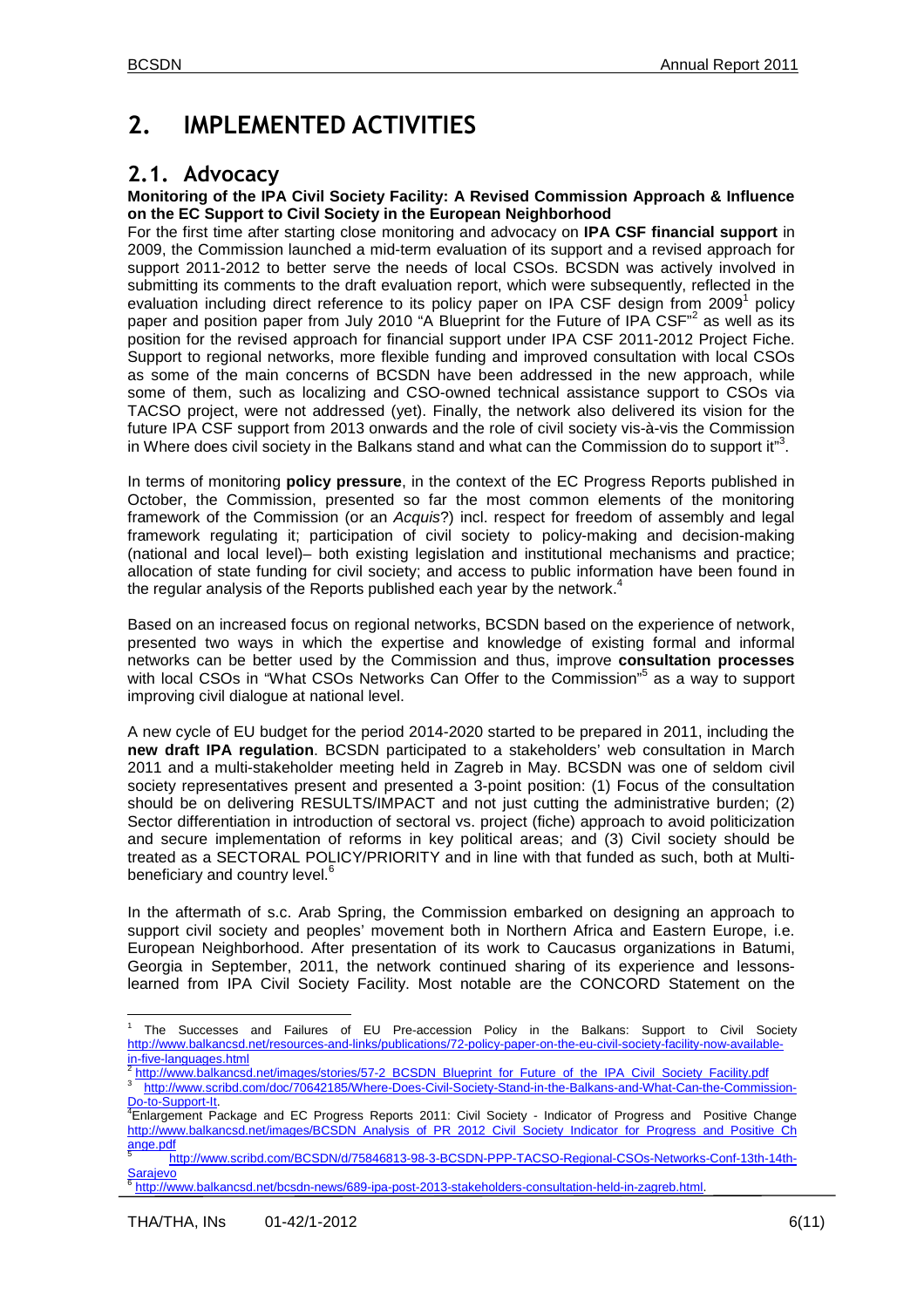Neighborhood Civil Society Facility (BCSDN is a member of its WG Enlargement, Pre-accession and Neighborhood) and the policy brief by OSI Brussels "From Founder to Partner? Prospects for the European Neighborhood Policy's Civil Society Facility"<sup>7</sup>. Both reflect the same concerns and principles the EU needs to support when working with civil society in the Neighborhood region, which BCSDN has presented in its advocacy work.

#### **Influencing Foreign Donors Exit Strategies: Donor mapping and researching trends in foreign donor support to CSDev**

At a time when foreign donors have almost withdrawn, save of EU's increased support, the network focused its research and advocacy efforts to capture current trends, methods, priorities of foreign donors still present in order to provide both donors and national Governments with possibilities to better synergize and transmit the lessons-learned from exiting to new emerging



donors. In cooperation with Queen Marry, University of London, a survey and interviews with 48 representatives of major donors in 7 IPA countries were conducted during the year and which formed a basis of a **policy workshop** and a **policy paper** presented under the title "Civil Society Lost in Translation? Donor Strategies and Practices in Support of Civil Society Development in the Balkans"<sup>8</sup>. The workshop held on 22<sup>nd</sup> November in Brussels opened by Michael Leight, Former Director-General of the DG Enlargement featured discussion to which 50 participants from EU Institutions and Brussels bases civil society participated. The workshop launched research findings, which revealed that the EU is the main actor driving the donor agenda and the volume of funding, but is not yet fully utilizing this hegemonic role. Also, the research showed that the problem does not lay in the donor priorities, but in the methodology used to support

civil society, i.e. the lack of long-term core funding support esp. by the EU and other multilateral donors. The debate focused on the funding trends to civil society in the Balkans and strategies that can be employed to provide for continued and sustainable development of civil society in the region. The Background Paper, the Research Findings Summary as well as the photos and a video of the event were produced. On-line donor maps were also published in a database and on CD-ROMs alongside analysis and links to existing donor databases and forums and other useful resources available on one place providing a concise and comparative information from major donors.

#### **Slovak-Balkan Public Policy Fund: A New Way to Support Development of Advocacy Capacity and Skills**

In cooperation with Pontis Foundation and with the financial support of SlovakAid, BCSDN launched a pilot grant scheme. The aim is to build capacity of CSOs through offering fellowship support to selected CSO staff in developing concrete policy documents. The pilot phase running between September 2011 and October 2012 will cover 3 countries: Albania, Macedonia and Montenegro. The 1st call drew interest by 113 applications, which were reviewed by an Evaluation Board composed of Slovak and regional experts, incl. from BCSDN members. By the end of



the year, the Board selected. 11 grantees for support, while the training, grant implementation and promotion is to follow in 2012. The Fund is an attempt to find a tool to help local CSO raise their capacities and skills in EU-related policy and advocacy through a concrete support.

 $\overline{a}$ 

<sup>7</sup>http://www.soros.org/initiatives/brussels/articles\_publications/publications/enp-csf-20111019/funder-partner-2<u>0111019.pdf</u><br><sup>8</sup>http://www.balkancsd.net/resources-and-links/publications/1005-balkan-civic-practices-8-donors-strategies-and-

Ξ practices-in-civil-society-development-in-the-balkans-civil-society-lost-in-translation.html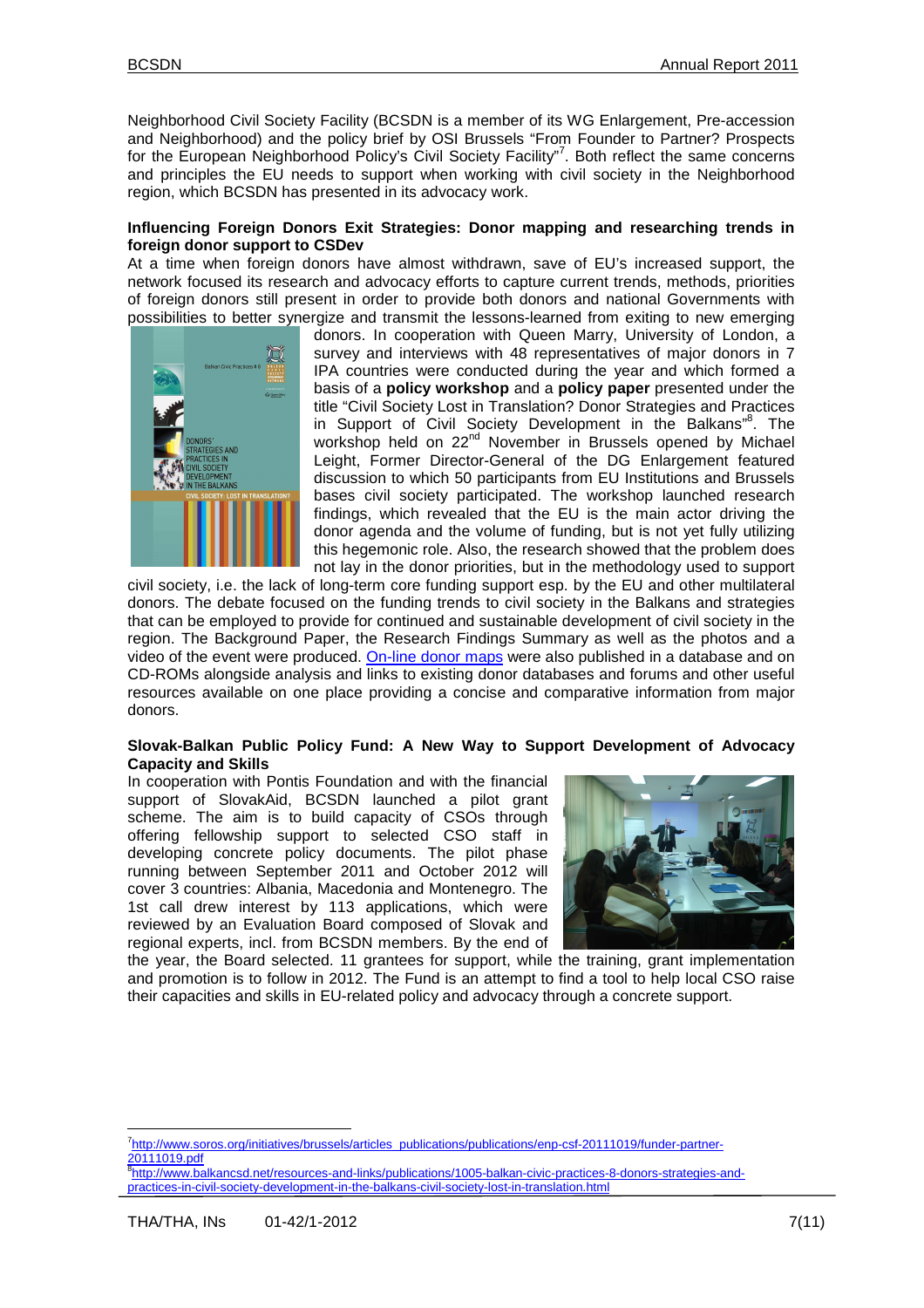### **2.2. Information-sharing**

BCSDN visual identity plays a significant role in the way the network presents itself to both internal and external stakeholders. BCSDN visual identity and the information sharing activities that are run by the Executive Office express the values and ambitions of the network. In 2011, the network has continued its on-going information-sharing activities: E-mail alerts (EMA), website (updated regularly and enriched in categories and content), social media and newsletter

#### **Newsletter Back on Track**



After a pause in publishing, the newsletter was again introduced as a regular bi-monthly information-sharing tool for the members. Four editions were published presenting an overview of the networks' activities and news in order to help us better communicate the work of the network. Each newsletter consists of the past activities overview, a presentation of the global and regional initiatives, a special focus on BCSDN advocacy efforts, joint initiatives and projects of BCSDN members, news from network bodies and an announcement board on upcoming events and calls.

#### **Website better Reflecting the Work of Members**

The website was divided into two parts: BCSDN News and Members News. This new section was developed with the aim to promote our members activities to a wider regional and European public that usually visits the webpage This part of the website alongside with the logos of the members added to the front page increases the visibility of the network members making it clear to the outside public that BCSDN is a network and which are its members.



#### **E-mail Alerts Steady Growth of Subscribers**

The E-mail alerts service is the most recognizable BCSDN activity. At the end<br>of 2011. EMA had over 1200 of 2011, EMA had over subscribers which is 20% increase from 2010. EMA continued publishing under standard categories such as news, funding, training and education, publication, civil dialogue and introduced a new thematic on donor's strategies and practices. The news published here were often taken over from other stakeholders and members and then published on their websites in the spirit

of information sharing and increased networking. E.g. Civilnodrustvo.ba a website administrated by CPCS member of BCSDN in publishes BCSDN news in the part of the webpage dedicated to the Balkans.

#### **Social Media – Better Connection with Larger Public**

In November 2009, the network has joined two most known and used social media, i.e. Facebook and Twitter. The aim of using social media is to improve outreach and inform interested public (especially the young) about network activities. Other social media are also being utilized in order to share networks work, such as Scribd and Slideshare for our publications, YouTube channel for videos and Flicker for photos from events. In 2011, the number of followers on Facebook increased to 440 from 300 in 2010. The total reads of BCSDN publication and power point presentations published on Scribd for these 2 years since the opening of the account is 13.463. After the EU Policy Workshop in November the photos from the event were published on Flickr $9$  and a video was promoted on Youtube<sup>10</sup>.

<sup>9&</sup>lt;br>http://www.flickr.com/search/?q=bcsdn&s=rec

<sup>10</sup> http://www.youtube.com/watch?v=PPjymts0q18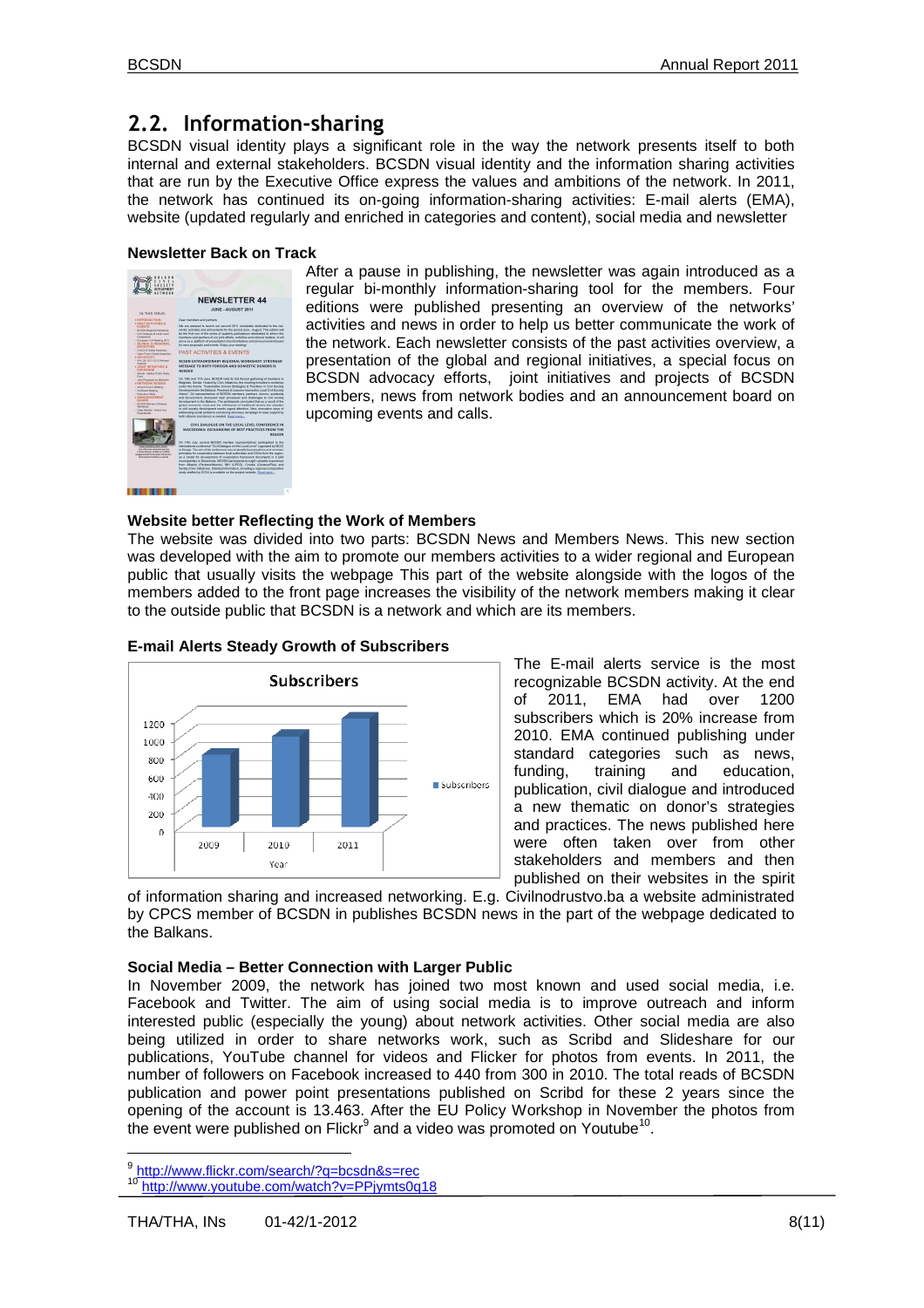### **2.3. Networking**

### **BCSDN Contribution to Global and European civil society movements**

The network was part of the Open Forum for CSO Development Effectiveness process by coorganizing a regional thematic consultation "CSOs Working in Situations of Conflict" for 25 CSO representatives from Albania, Bosnia and Herzegovina, Croatia, Kosovo, Macedonia, Montenegro and Serbia. Based on this and other regional and thematic consultation, the Open Forum process resulted in establishing International Framework for CSO Development Effectiveness and a joint CSO platform for Busan 4th High-Level Meeting on the Aid and Development Effectiveness. In cooperation with TRIALOG, the network also co-organized a workshop on EU Development Cooperation providing for a possibility for Macedonian CSOs to discuss civil society in the context of development cooperation and the necessity of national development platforms (NGDOs), a process to be undertaken in the context of accession of a country to the EU. Finally, BCSDN also participated to the RCC initiative to improve cooperation and coordination between its over 30 existing regional initiatives and task forces. Here also, BCSDN regularly participated and contributed to several European networks, such as CONCORD etc.

#### **Sharing Experience and Lessons to Other Networks**

The network also had the possibility to present itself as a best practice in regional CSO cooperation such as ALDA project partners in France and Macedonia. The work of members was promoted and exchanged within the framework of several projects such as Civil Dialogue on the Local Level Macedonian project, where BCSDN members and partners presented its experience in civil dialogue at national and local level.

# **3. ORGANISATION**

#### **Two New Members Welcomed to the Team**

TUSEV from Turkey and PartnersAlbania joined the network to become its 14th and 15th member organization on the Annual Council Meeting held on 11<sup>th</sup> June in Belgrade. TUSEV is the first member organization from Turkey, while PartnersAlbania are the  $4<sup>th</sup>$  member from Albania.

#### **New Mandate and Enlarging the Board to Make it Effective and Representative of its Membership**

After concluding its first 2 year mandate after formalization, the network members reflected on the need to extend the mandate of network organs (Board, Executive Office, Executive Director) from 2 or 3 years and the composition of the Board was enlarged to 6 to 8 members to account for the flexibility needed for the enlargement in this and in the coming years..

#### **On the Road to a New Network Strategy 2012-2014**

In programmatic terms, the network embarked on a strategic planning process to develop the new mid-term strategy for the period 2012-2014. The initial discussion from AMC on the way forward were discussed by the Board at a 1-day strategic meeting held in Prishtina on  $4<sup>th</sup>$ October, which resulted in proposal for a revised mission, mid-term goals and priorities. Mid-term Strategy is to be approved at the ACM 2012.

#### **New Model for the Management of the Network**

An evaluation of the current management model whereby the network was managed by a member organization as the Host institution – MCIC (incl. direct, indirect staff and services) was performed by the Board during the summer with the aim to assess the 2 year experience since formalization of the network. The assessment was discussed at the mid-term strategy workshop held in Prishtina on 4th October alongside proposal from the Executive Director on changes to the model. In the consecutive weeks, the Board debated on several occasions the pros and cons about the needed changes to the model based esp. on criteria of financial viability and independence of work by executive staff and it finally reached the decision that the best way for the network to continue to grow and develop is through an independent office outside of any member organization.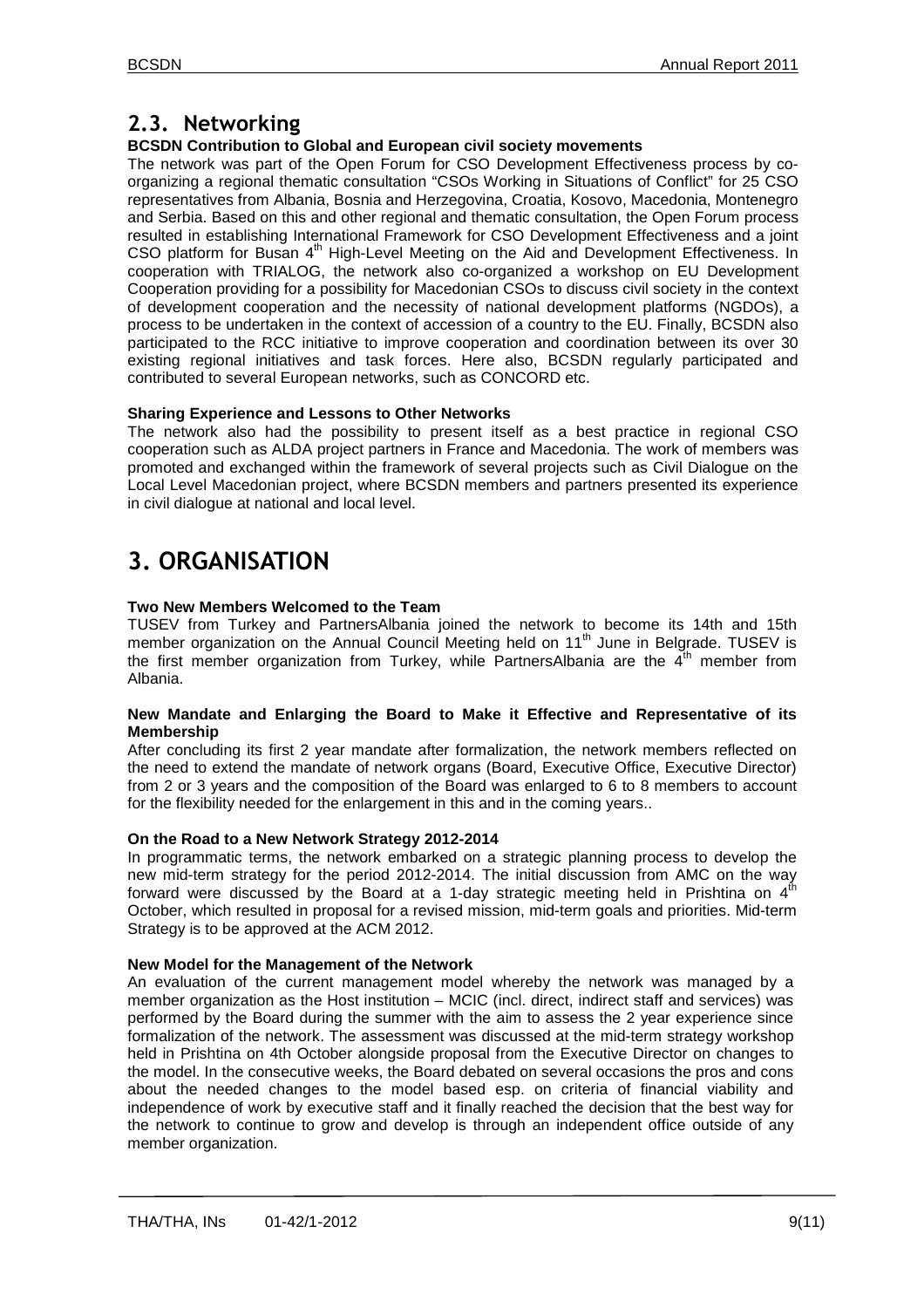## **4. EXTERNAL COOPERATION AND NETWORKING**

BCSDN cooperates with other networks, organizations and stakeholders in order to develop partnership with interested organizations and advances its goals. The network is active in advancing networking both at global, European and regional level. The network has become recognized as a best practice in partnership and cooperation.

Partner networks/organizations on **global** and **European level** are:

- CIVICUS;
- Open Forum for CSOs Development Effectiveness;
- 
- Aprodev Working Group on Eastern Europe, Caucasus and Central Asia (EECCA);<br>CONCORD-TRIALOG Working Group Enlargement, Pre-Accession and CONCORD-TRIALOG Neighborhood (EPAN);
- Council of Europe;
- European Citizens' Action Service (ECAS);
- European Network of National Associations (ENNA);
- Central Eastern Europe Citizen's Network;
- Balkan Corporate Social Responsibility Network:
- Association of Local Democracy Agencies (ALDA);
- OneWorldSEE, Bosnia and Herzegovina.

## **5. MONITORING AND EVALUATION**

The network activities have undergone 2 external evaluations (in 2003 and 2007) as part of the 3 year programme cycle. There was no evaluation planned for 2011. Regular monitoring of project activities is to be secured through existing governing and management procedures. External financial audit was introduced.